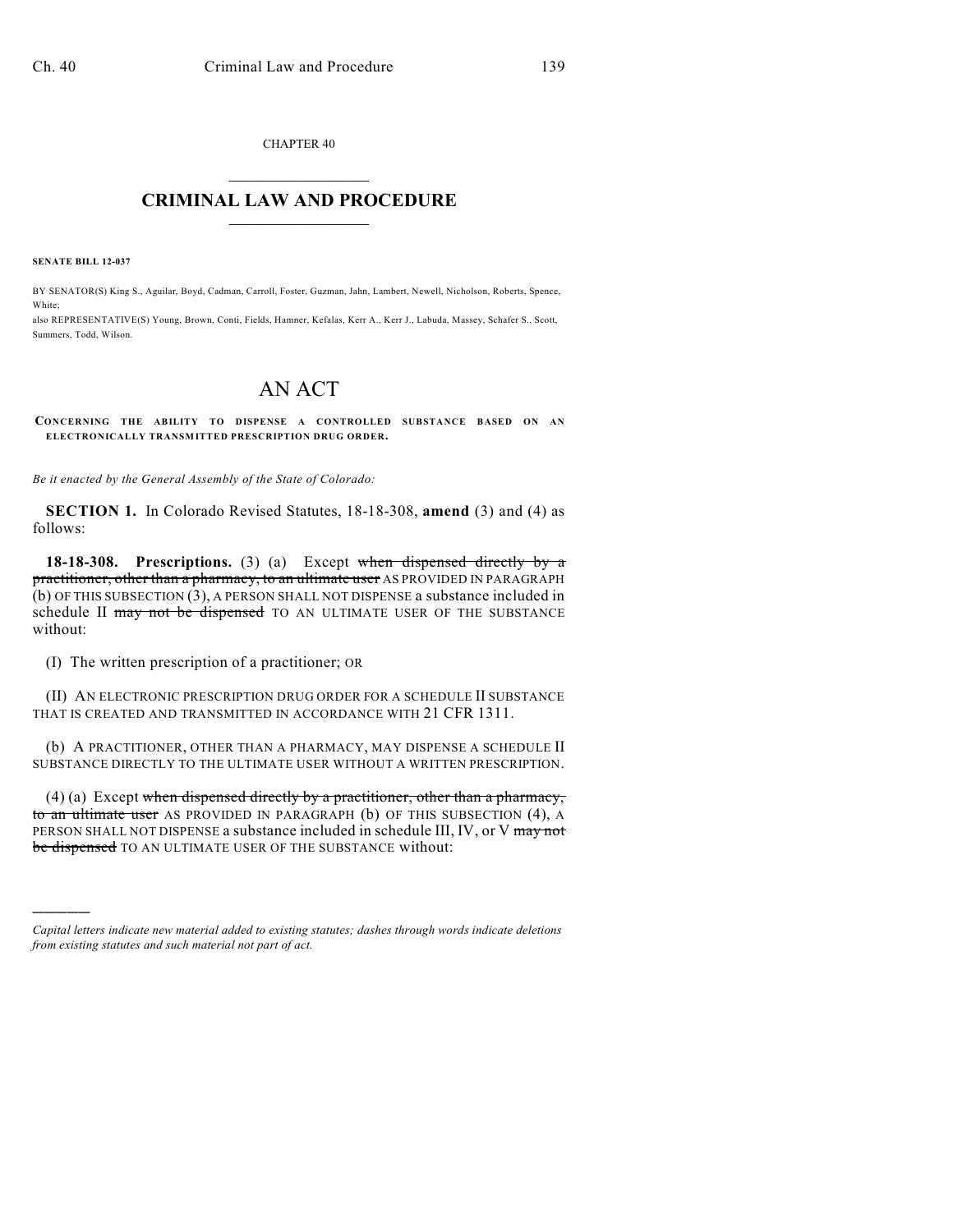(I) A written or oral prescription order of a practitioner; OR

(II) AN ELECTRONIC PRESCRIPTION DRUG ORDER FOR A SCHEDULE III, IV, OR V SUBSTANCE THAT IS CREATED AND TRANSMITTED IN ACCORDANCE WITH 21 CFR 1311.

(b) A PRACTITIONER, OTHER THAN A PHARMACY, MAY DISPENSE A SCHEDULE III, IV, OR V SUBSTANCE DIRECTLY TO THE ULTIMATE USER WITHOUT A WRITTEN PRESCRIPTION.

(c) The A prescription order FOR A SCHEDULE III, IV, OR V SUBSTANCE must not be filled or refilled more than six months after the date thereof OF THE ORDER or be refilled more than five times.

**SECTION 2.** In Colorado Revised Statutes, 18-18-414, **amend** (1) (b), (2) (a) introductory portion,  $(2)$  (a) (III), and  $(2)$  (b) as follows:

**18-18-414. Unlawful acts - licenses - penalties.** (1) Except as otherwise provided in this article or in article 22 of title 12, C.R.S., the following acts are unlawful:

(b) Except as provided in subsection (2) of this section, the dispensing of any schedule II controlled substance unless such substance is dispensed:

(I) From a pharmacy pursuant to a written order OR AN ORDER ELECTRONICALLY TRANSMITTED IN ACCORDANCE WITH 21 CFR 1311; or is dispensed

(II) By any practitioner in the course of his OR HER professional practice;

(2) (a) A pharmacist in an emergency situation, in lieu of a written OR ELECTRONICALLY TRANSMITTED prescription order, in good faith, may dispense up to a seventy-two-hoursupply of any controlled substance listed in schedule II of part 2 of this article without a written OR ELECTRONICALLY TRANSMITTED prescription order. An "emergency situation", as used in this paragraph (a), means a situation in which the prescribing practitioner determines:

(III) That it is not reasonably possible for the prescribing practitioner to provide a written prescription order to be presented to the person dispensing the controlled substance, OR TO ELECTRONICALLY TRANSMIT A PRESCRIPTION ORDER TO THE DISPENSER, prior to such dispensing.

(b) (I) Upon receiving such an emergency oral prescription order from the practitioner, the pharmacist shall immediately reduce the prescription order to writing OR AN ELECTRONIC FORMAT and shall write on its face OR OTHERWISE ENSURE THAT THE FOLLOWING LANGUAGE AND INFORMATION IS RECORDED IN THE PRESCRIPTION RECORD: "Authorization for emergency dispensing" and the date and time of dispensing of the oral prescription.

(II) The prescribing practitioner shall reduce the prescription order to writing OR AN ELECTRONIC FORMAT and SHALL deliver the prescription order TO THE PHARMACIST in person, by facsimile transmission as provided in paragraph (c) of